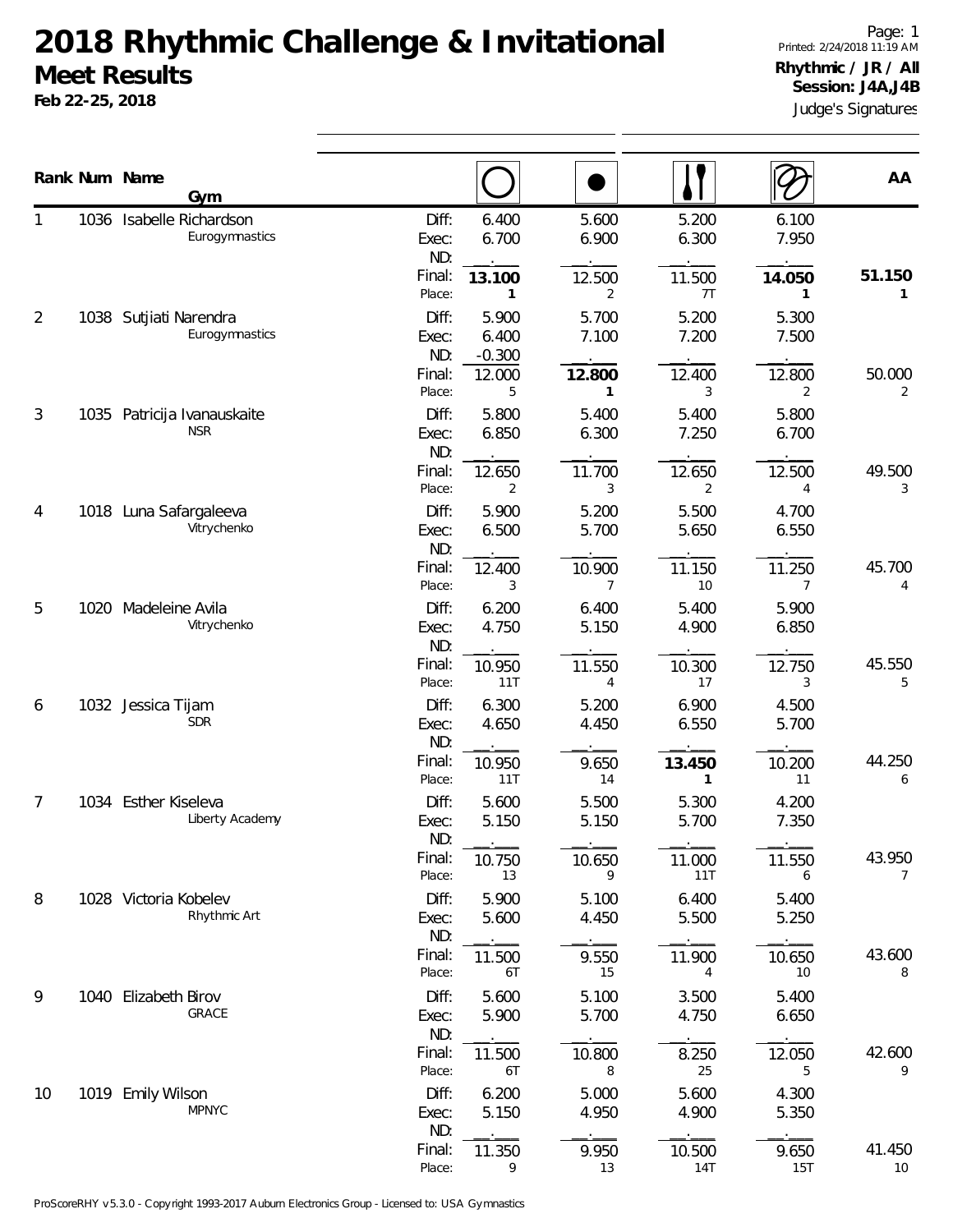## **2018 Rhythmic Challenge & Invitational Meet Results**

**Feb 22-25, 2018**

|    |      | Rank Num Name          | Gym                                         |                       |                            |                            |                |                | AA           |
|----|------|------------------------|---------------------------------------------|-----------------------|----------------------------|----------------------------|----------------|----------------|--------------|
| 11 | 1029 | Katherine Zhu          | Emerald City                                | Diff:<br>Exec:<br>ND: | 5.400<br>4.200<br>$-1.200$ | 5.400<br>6.000             | 6.100<br>5.550 | 4.700<br>5.200 |              |
|    |      |                        |                                             | Final:<br>Place:      | 8.400<br>20                | 11.400<br>5                | 11.650<br>5    | 9.900<br>12    | 41.350<br>11 |
| 12 |      | 1042 Elizabeth Yan     | Evergreen Rhythmics                         | Diff:<br>Exec:<br>ND: | 5.500<br>4.100             | 5.700<br>4.750             | 5.800<br>5.700 | 4.600<br>4.950 |              |
|    |      |                        |                                             | Final:<br>Place:      | 9.600<br>16                | 10.450<br>10               | 11.500<br>7T   | 9.550<br>17T   | 41.100<br>12 |
| 13 | 1027 | Jessica Huang          | <b>NSR</b>                                  | Diff:<br>Exec:<br>ND: | 6.400<br>5.700<br>$-0.050$ | 4.600<br>4.350             | 5.100<br>4.400 | 4.800<br>4.900 |              |
|    |      |                        |                                             | Final:<br>Place:      | 12.050<br>4                | 8.950<br>17                | 9.500<br>21    | 9.700<br>14    | 40.200<br>13 |
| 14 |      |                        | 1033 Anastasia Vasilyeva<br>Philly Rhythmic | Diff:<br>Exec:<br>ND: | 4.100<br>5.600             | 4.700<br>4.500             | 5.600<br>5.200 | 4.200<br>5.650 |              |
|    |      |                        |                                             | Final:<br>Place:      | 9.700<br>14                | 9.200<br>16                | 10.800<br>13   | 9.850<br>13    | 39.550<br>14 |
| 15 |      | 1023 Ayla Grodan       | RAL                                         | Diff:<br>Exec:<br>ND: | 4.100<br>4.900             | 5.200<br>5.800             | 4.200<br>5.550 | 4.400<br>5.150 |              |
|    |      |                        |                                             | Final:<br>Place:      | 9.000<br>19                | 11.000<br>6                | 9.750<br>20    | 9.550<br>17T   | 39.300<br>15 |
| 16 | 1039 | Lisa Gerasimova        | Isadora                                     | Diff:<br>Exec:<br>ND: | 4.400<br>3.250             | 5.100<br>4.950             | 5.000<br>5.450 | 5.400<br>5.600 |              |
|    |      |                        |                                             | Final:<br>Place:      | 7.650<br>22                | 10.050<br>12               | 10.450<br>16   | 11.000<br>8    | 39.150<br>16 |
| 17 |      | 1025 Karolina Saverino | <b>NSR</b>                                  | Diff:<br>Exec:<br>ND: | 5.300<br>6.000             | 3.800<br>2.950<br>$-0.600$ | 5.200<br>6.400 | 4.100<br>5.550 |              |
|    |      |                        |                                             | Final:<br>Place:      | 11.300<br>10               | 6.150<br>23                | 11.600<br>6    | 9.650<br>15T   | 38.700<br>17 |
| 18 | 1037 |                        | Darya Cherepanova<br>Philly Rhythmic        | Diff:<br>Exec:<br>ND: | 6.100<br>5.300             | 4.800<br>4.050             | 4.400<br>4.400 | 3.800<br>3.850 |              |
|    |      |                        |                                             | Final:<br>Place:      | 11.400<br>8                | 8.850<br>18                | 8.800<br>22    | 7.650<br>22    | 36.700<br>18 |
| 19 |      | 1030 Hana Starkman     | Rhythmic Art                                | Diff:<br>Exec:<br>ND: | 5.400<br>2.500<br>$-0.050$ | 5.100<br>2.900             | 5.300<br>6.000 | 4.900<br>4.250 |              |
|    |      |                        |                                             | Final:<br>Place:      | 7.850<br>21                | 8.000<br>22                | 11.300<br>9    | 9.150<br>19    | 36.300<br>19 |
| 20 |      |                        | 1024 Austeja Dauneckis<br><b>NSR</b>        | Diff:<br>Exec:<br>ND: | 5.800<br>4.100<br>$-0.600$ | 5.500<br>4.600             | 4.300<br>4.300 | 3.300<br>4.850 |              |
|    |      |                        |                                             | Final:<br>Place:      | 9.300<br>18                | 10.100<br>11               | 8.600<br>24    | 8.150<br>20T   | 36.150<br>20 |